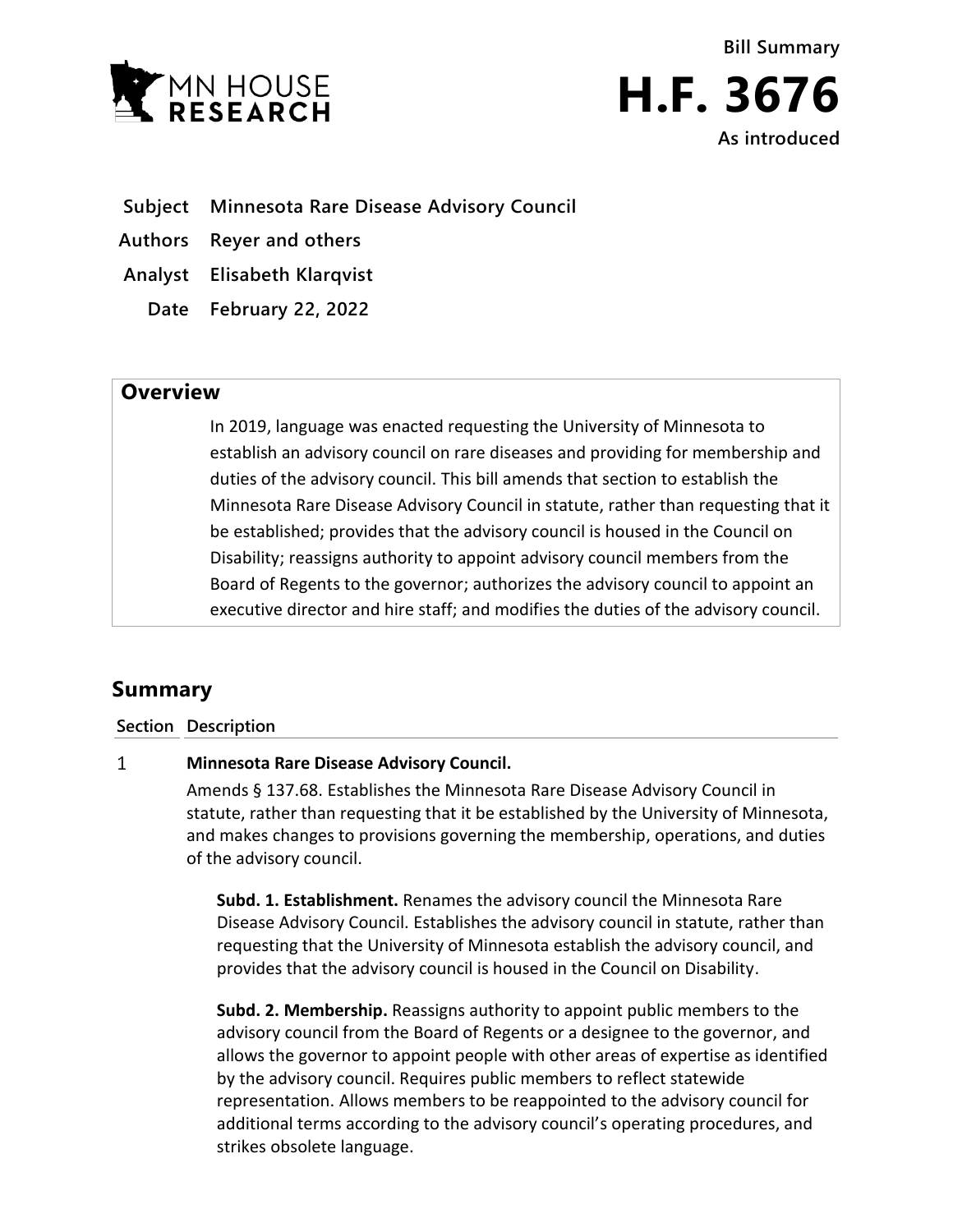### **Section Description**

**Subd. 3. Meetings.** Strikes obsolete language, and requires advisory council meetings and notices of meetings to comply with open meeting laws.

**Subd. 3a. Chairperson; executive director; staff; executive committee.** A new subd. 3a requires the advisory council to elect a chairperson and other necessary officers. Provides that the advisory council shall be governed by an executive committee, and allows the executive committee to appoint subcommittees and work groups. Requires the advisory council to appoint an executive director, and allows the executive director to employ and direct a staff.

**Subd. 4. Duties.** Modifies duties listed for the advisory council to include addressing problems faced by patients with rare diseases when changing health plans; identifying and addressing barriers faced by patients with a rare disease to obtaining care due to prior authorization requirements; recommending and implementing best practices to ensure health care providers are informed about recognizing and treating rare diseases; advising and consulting with the Department of Human Services; advising on and advancing policy initiatives at the state and federal levels; and receiving funds and issuing grants.

**Subd. 5. Conflict of interest.** Provides that advisory council members are subject to the advisory council's conflict of interest policy in its operating procedures, rather than the conflict of interest policy of the Board of Regents.

**Subd. 6. Annual report.** No changes.

This section is effective July 1, 2022.

#### $\overline{2}$ **Appropriations.**

Provides that the unexpended balance of appropriations from the general fund to the Board of Regents for the advisory council on rare disease shall be under the control of the Minnesota Rare Disease Advisory Council and the Council on Disability.

This section is effective July 1, 2022.

#### 3 **Revisor instruction.**

Directs the revisor of statutes to renumber the section establishing the Minnesota Rare Disease Advisory Council as Minnesota Statutes, section 256.4835, and to make necessary cross-reference changes consistent with the renumbering.

This section is effective July 1, 2022.